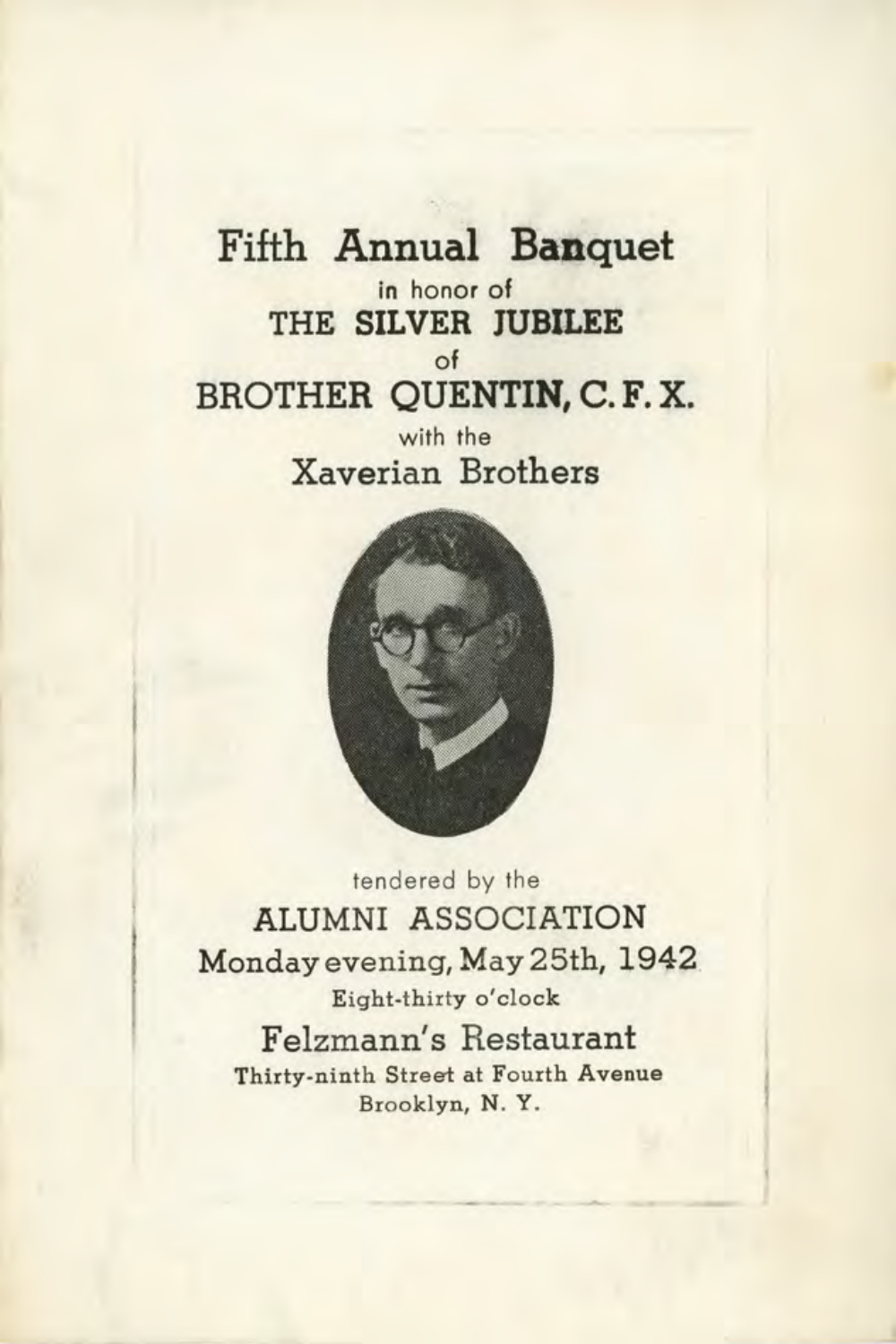MENU \* \* \* **Manhattan** Cocktail Relishes Fruit Cup **Consomme Julien**  Roast **Turkey and Cranberry Sauce**  Vegetables Potatoes Ice **Cream Cake**  Coffee **w. Cream** 

**Beer** 

## **BANQUET COMMITTEE**

Edwin Koegel, Jan. '37, Chairman Wm. Barrett McGurn, June '31 Francis Rodihan, Jan. '38 Richard Fantin, June '40 Gerard Sussillo, June '40 Edward Alence, June '40 Donald O'Connor, June '40 John Wilkie, June '40 Thomas Hennessey, Jan. '42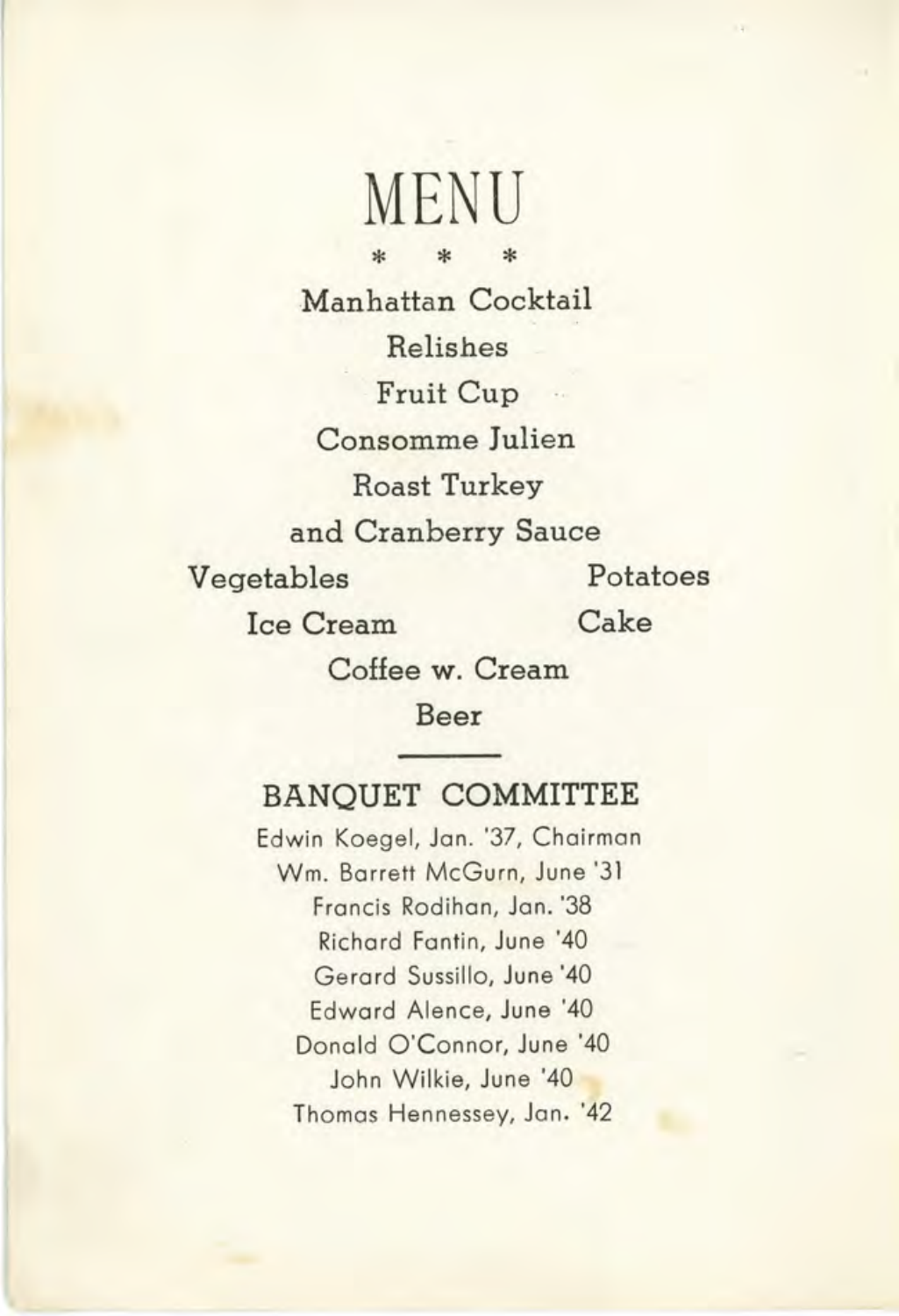# **PROGRAM**

\* \* \* Francis Brennan, June '40....... Presidential Address

> **Toastmaster** Wm. Barrett McGurn, June '31

#### ADDRESSES

Thomas McDonald, June '36 Rev. Brother Mauricius, C.F.X..........Principal of St. Michael's D. H. 5.

### ALUMNI OFFICERS

Francis Brennan, June '40 ................. President Wm. Barrett McGurn, June '31........ Vice-President Joseph Higgins, June '39........Recording Secretary

#### Corresponding Secretaries

Thomas Henry, Jan. '40 Richard Fantin, June '40 Rev. Brother Quentin, C. F. X............ Moderator